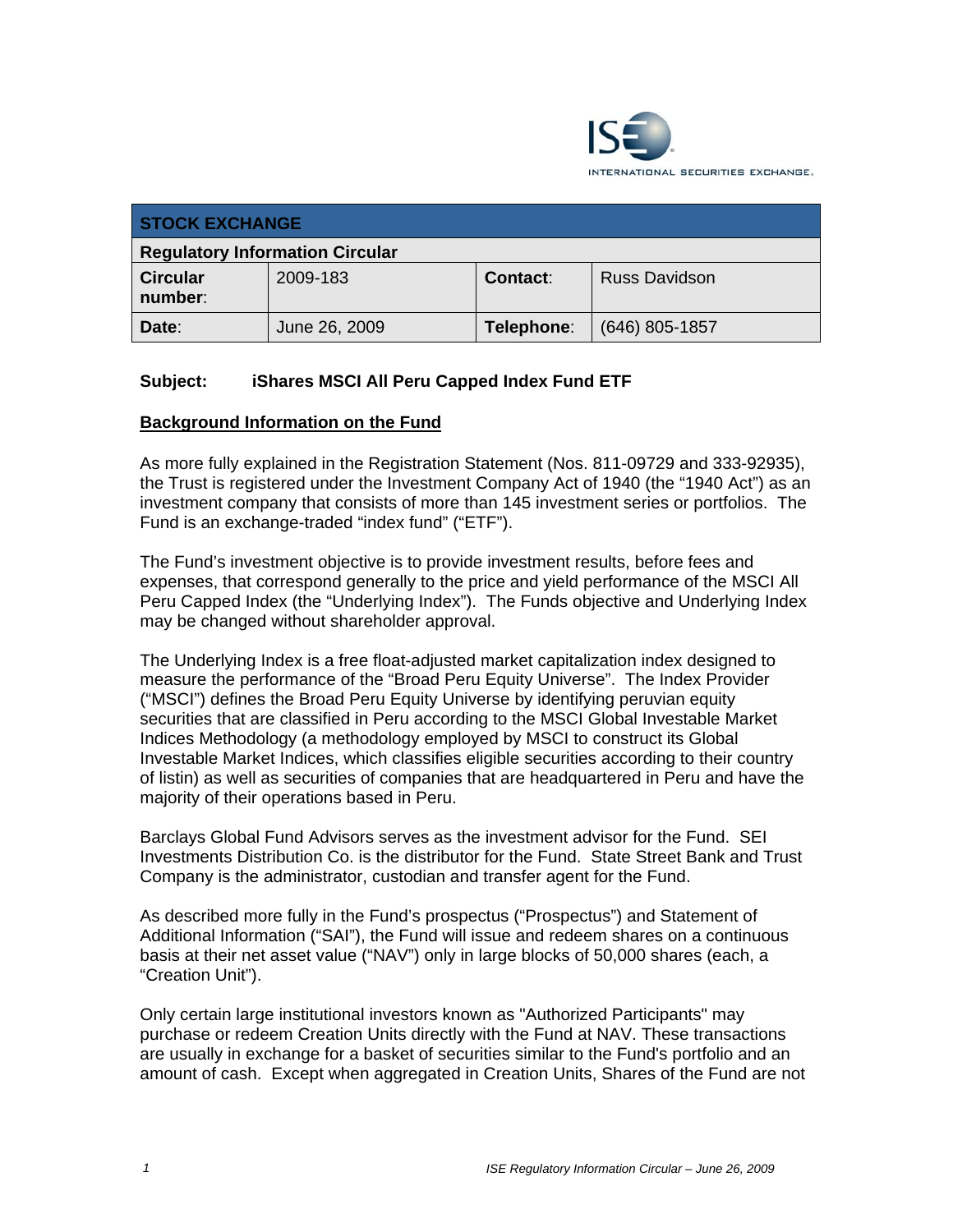redeemable securities. Shareholders who are not Authorized Participants may not redeem shares directly from the Fund at NAV.

Dividends from net investment income, if any, are generally declared and paid semiannually by the Fund. Distributions of net realized securities gains, if any, generally are declared and paid once a year, but the Trust may make distributions on a more frequent basis for the Fund.

The Depository Trust Company ("DTC") will serve as securities depository for the Shares, which may be held only in book-entry form; stock certificates will not be issued. DTC, or its nominee, is the record or registered owner of all outstanding Shares.

The NAV per Share of the Fund will be determined as of the close of trading (normally, 4:00 p.m. Eastern Time ("ET")) on each day that the Exchange is open for business (a "Business Day"). The NAV of the Fund is calculated by dividing the value of the net assets of the Fund (I.E., the value of its total assets less total liabilities) by the total number of outstanding shares of the Fund, generally rounded to the nearest cent. NAV will be available from the Distributor and is also available to National Securities Clearing Corporation ("NSCC") participants through data made available from NSCC.

The Trust's registration statement describes the various fees and expenses for the Fund's Shares. For a more complete description of the Fund and the underlying index, visit www.ishares.com.

## **Principal Risks**

Interested persons are referred to the Prospectus for a description of risks associated with an investment in the Fund. These risks include foreign markets risk, emerging market risk, and the risk that the Fund's return may not match the return of its index for a number of reasons including the incursion by the Fund of operating expenses and costs not applicable to its index. In addition, as noted in the Prospectus, the Shares may trade at market prices that may differ from their NAV. The NAV of the Shares will fluctuate with changes in the market value of the Fund's holdings. The market prices of the Shares will fluctuate in accordance with changes in NAV as well as the supply and demand for the Shares.

The Fund's prospectus describing correlation, leverage and other risks is available at www.ishares.com.

## **Exchange Rules Applicable to Trading in the Shares**

The Shares are considered equity securities, thus rendering trading in the Shares subject to the Exchange's existing rules governing the trading of equity securities.

# **Trading Hours**

Trading in the Shares on ISE is on a UTP basis and is subject to ISE equity trading rules. The Shares will trade from 8:00 a.m. until 8:00 p.m. Eastern Time. Equity EAMs trading the Shares during the Extended Market Sessions are exposed to the risk of the lack of the calculation or dissemination of underlying index value or intraday indicative value ("IIV"). For certain derivative securities products, an updated underlying index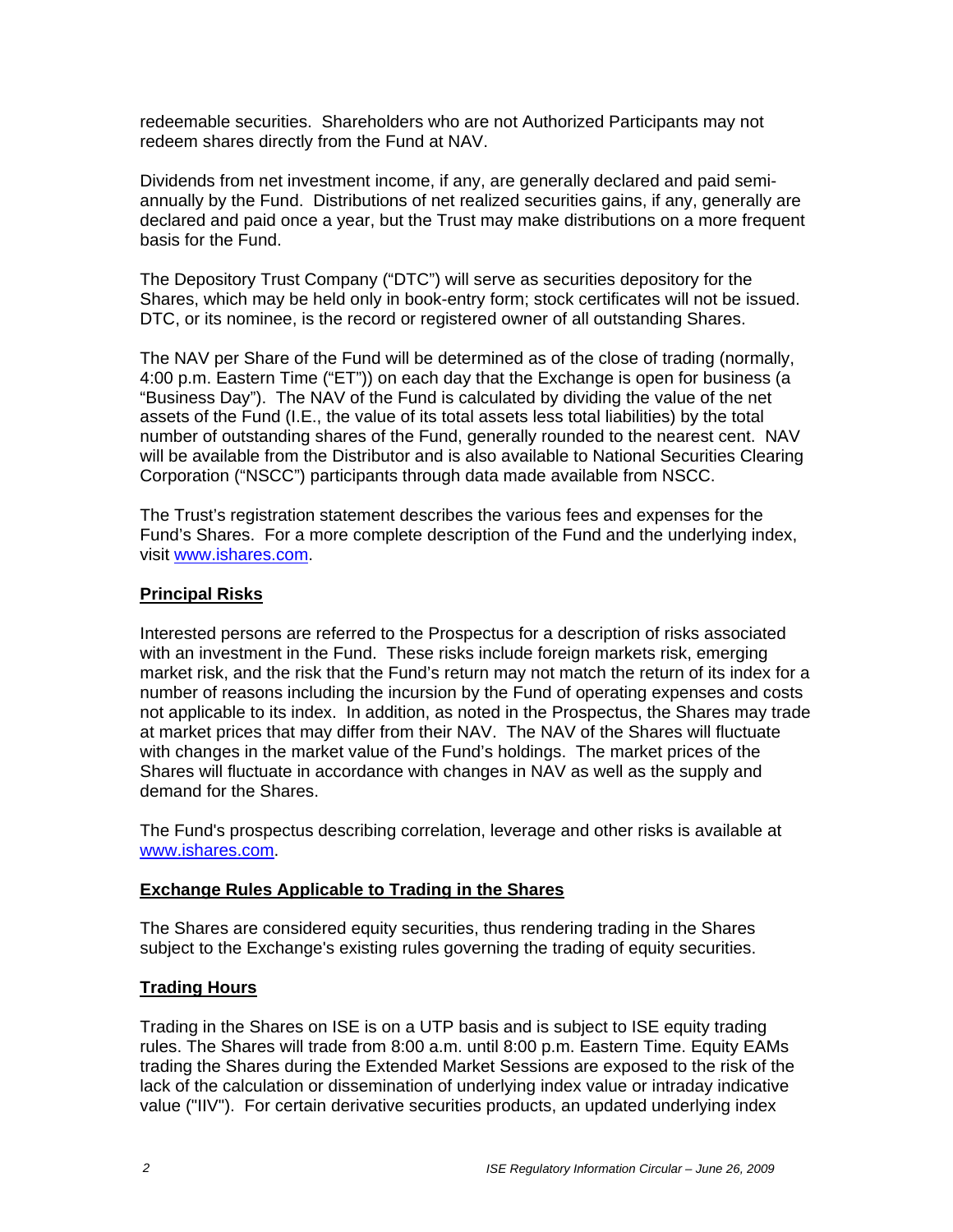value or IIV may not be calculated or publicly disseminated in the Extended Market hours. Since the underlying index value and IIV are not calculated or widely disseminated during Extended Market hours, an investor who is unable to calculate implied values for certain derivative securities products during Extended Market hours may be at a disadvantage to market professionals.

# **Suitability**

Trading in the Shares on ISE will be subject to the provisions of ISE Rule 2123(l). Members recommending transactions in the Shares to customers should make a determination that the recommendation is suitable for the customer. In addition, members must possess sufficient information to satisfy the "know your customer" obligation that is embedded in ISE Rule 2123(l).

Equity EAMs also should review FINRA Notice to Members 03-71 for guidance on trading these products. The Notice reminds members of their obligations to: (1) conduct adequate due diligence to understand the features of the product; (2) perform a reasonable-basis suitability analysis; (3) perform customer-specific suitability analysis in connection with any recommended transactions; (4) provide a balanced disclosure of both the risks and rewards associated with the particular product, especially when selling to retail investors; (5) implement appropriate internal controls; and (6) train registered persons regarding the features, risk and suitability of these products.

# **Trading Halts**

ISE will halt trading in the Shares in accordance with ISE Rule 2101(a)(2)(iii). The grounds for a halt under this Rule include a halt by the primary market because it stops trading the Shares and/or a halt because dissemination of the IIV or applicable currency spot price has ceased, or a halt for other regulatory reasons. In addition, ISE will stop trading the Shares if the primary market de-lists the Shares.

## **Delivery of a Prospectus**

Pursuant to federal securities laws, investors purchasing Shares must receive a prospectus prior to or concurrently with the confirmation of a transaction. Investors purchasing Shares directly from the Fund (by delivery of the Deposit Amount) must also receive a prospectus.

Prospectuses may be obtained through the Distributor or on the Fund's website. The Prospectus does not contain all of the information set forth in the registration statement (including the exhibits to the registration statement), parts of which have been omitted in accordance with the rules and regulations of the SEC. For further information about the Fund, please refer to the Trust's registration statement.

## **Exemptive, Interpretive and No-Action Relief Under Federal Securities Regulations**

The Commission has issued letters dated October 24, 2006, November 21, 2005 and August 17, 2001 (together, the "No- Action Letters") granting exemptive, interpretive and no-action relief from certain provisions of and rules under the Securities Exchange Act of 1934 for exchange-traded funds listed and traded on a registered national securities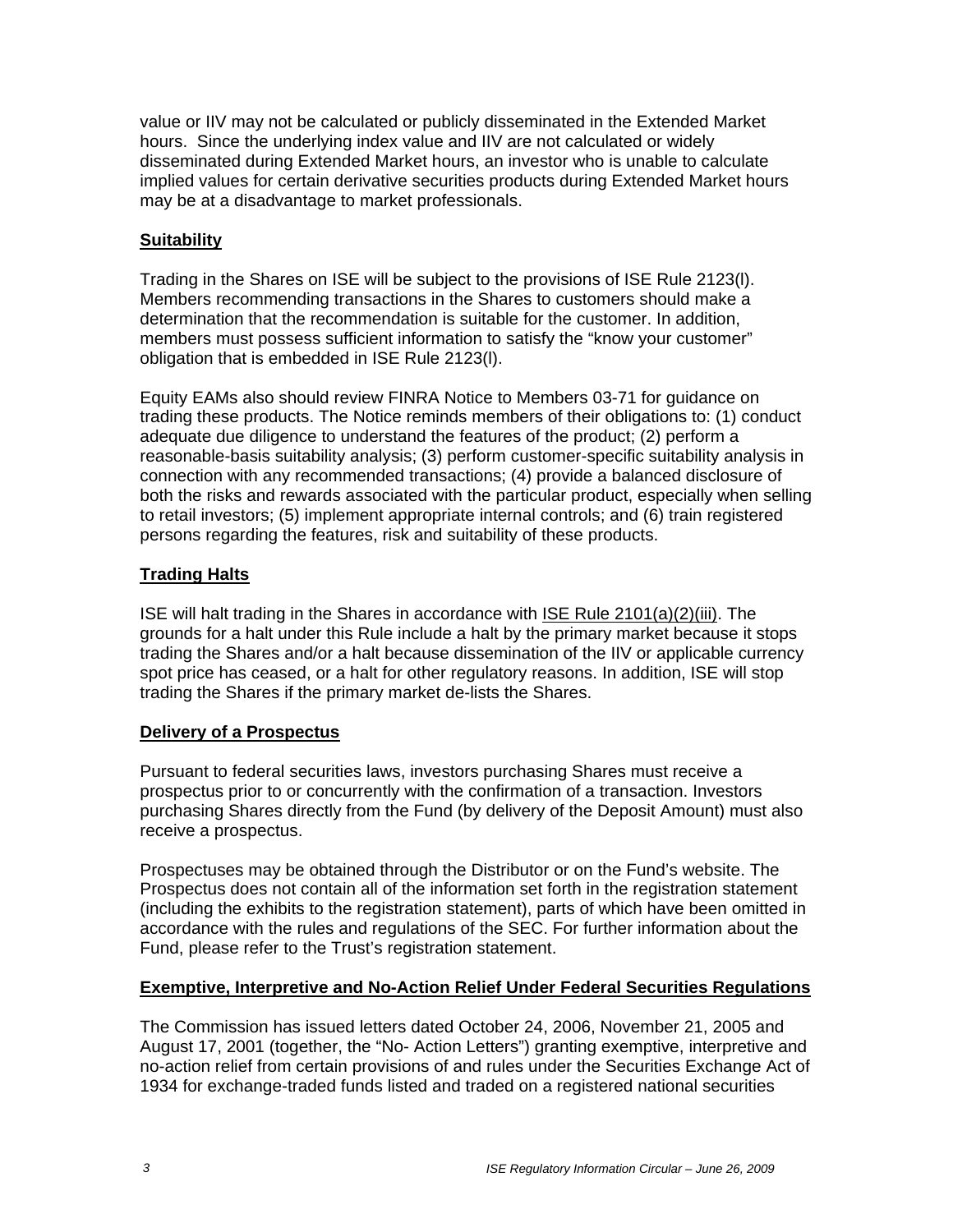exchange that meet certain criteria. The Funds qualify for the relief granted in the No-Action Letters, a description of which follows.

## **Regulation M Exemptions**

Generally, Rules 101 and 102 of Regulation M prohibit any "distribution participant" and its "affiliated purchasers" from bidding for, purchasing, or attempting to induce any person to bid for or purchase any security which is the subject of a distribution until after the applicable restricted period, except as specifically permitted in Regulation M. The provisions of the Rules apply to underwriters, prospective underwriters, brokers, dealers, and other persons who have agreed to participate or are participating in a distribution of securities.

The Commission issued a No-Action Letter by which persons participating in a distribution of shares of a fund may engage in secondary market transactions in such shares during their participation in such a distribution, despite the requirements of from Rule 101 under Regulation M. In addition, the SEC has permitted persons who may be deemed to be participating in the distribution of shares of a fund (i) to purchase securities for the purpose of purchasing creation unit aggregations of fund shares and (ii) to tender securities for redemption in Creation Unit Aggregations. Further, the Commission has clarified that the tender of fund shares to the Fund for redemption does not constitute a bid for or purchase of any of the Funds' securities during the restricted period of Rule 101. The Commission has issued a No-Action Letter to paragraph (e) of Rule 102 under Regulation M which allow the redemption of fund shares in creation unit aggregations during the continuous offering of shares.

#### **Customer Confirmations for Creation or Redemption of Fund Shares (SEC Rule 10b-10)**

Broker–dealers who handle purchases or redemptions of Fund shares in Creation Units for customers will be permitted to provide such customers with a statement of the number of Creation Unit Aggregations created or redeemed without providing a statement of the identity, number and price of shares of the individual securities tendered to the Fund for purposes of purchasing creation unit aggregations ("Deposit Securities") or the identity, number and price of shares to be delivered by the Trust to the redeeming holder ("Redemption Securities"). The composition of the securities required to be tendered to the Fund for creation purposes and of the securities to be delivered on redemption will be disseminated each business day and will be applicable to requests for creations or redemption, as the case may be, on that day. This exemptive relief under Rule 10b-10 with respect to creations and redemptions is subject to the following conditions:

- 1) Confirmations to customers engaging in creations or redemptions must state that all information required by Rule 10b-10 will be provided upon request;
- 2) Any such request by a customer for information required by Rule 10b-10 will be filed in a timely manner, in accordance with Rule 10b-10(c);
- 3) Except for the identity, number and price of shares of the component securities of the Deposit Securities and Redemption Securities, as described above,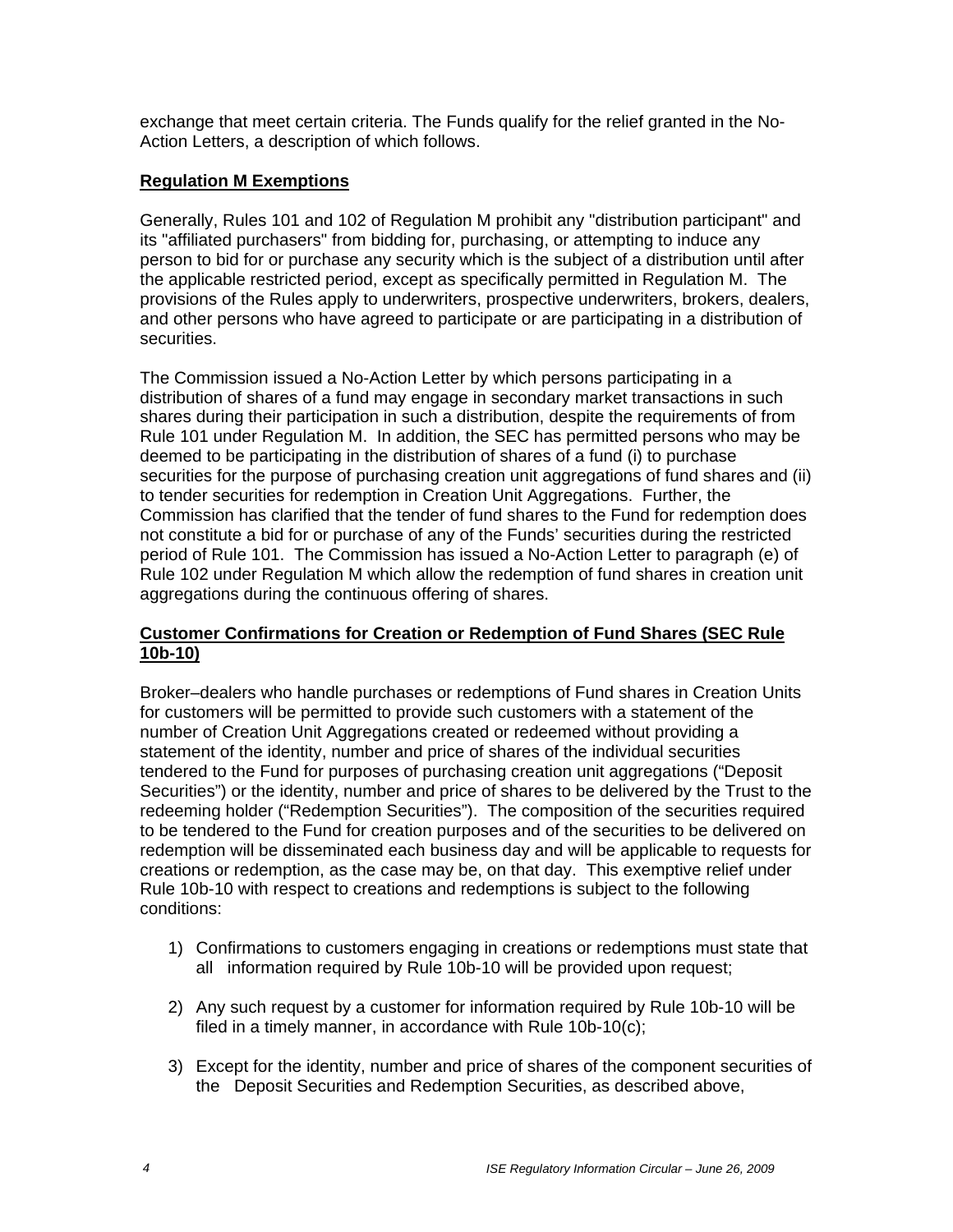confirmations to customers must disclose all other information required by Rule 10b-10(a).

#### **SEC Rule 14e-5**

The Commission has permitted any person acting as a dealer-manager of a tender offer for a component security of fund (1) to redeem fund shares in creation unit aggregations from the issuer that may include a security subject to such tender offer and (2) to purchase fund shares during such tender offer. In addition, a No-Action has been issued under Rule 14e-5 states that if a broker-dealer acting as a dealer-manager of a tender offer for a security of the Fund purchases or arranges to purchase such securities in the secondary market for the purpose of tendering such securities to purchase one or more creation unit aggregations of shares, it must be made in conformance with the following:

- i. such bids or purchases are effected in the ordinary course of business, in connection with a basket of 20 or more securities in which any security that is the subject of a distribution, or any reference security, does not comprise more than 5% of the value of the basket purchased; or
- ii. purchases are effected as adjustments to such basket in the ordinary course of business as a result of a change in the composition of the underlying index; and
- iii. such bids or purchases are not affected for the purpose of facilitating such tender offer.

#### **Section 11(d)(1); SEC Rules 11d1-1 and 11d1-2**

Section 11(d)(1) of the Act generally prohibits a person who is both a broker and a dealer from effecting any transaction in which the broker-dealer extends credit to a customer on any security which was part of a new issue in the distribution of which he participated as a member of a selling syndicate or group within thirty days prior to such transaction. The Commission has clarified that Section 11(d)(1) does not apply to broker-dealers that are not authorized participants (and, therefore, do not create creation unit aggregations) that engage in both proprietary and customer transactions in shares of a fund in the secondary market, and for broker-dealer authorized participants that engage in creations of creation unit aggregations. This relief is subject to specific conditions, including the condition that such broker-dealer (whether or not an authorized participant) does not, directly or indirectly, receive from the fund complex any payment, compensation or other economic incentive to promote or sell the shares of a fund to persons outside the fund complex, other than non-cash compensation permitted under NASD Rule 2830 (I)(5)(A), (B) or (C). See letter dated November 22, 2005 from Brian A Bussey, Assistant Chief Counsel, SEC Division of Market Regulation, to Barclays Global Investors, N.A., dated November 22, 2005. The Commission has issued a No-Action Letter under Section 11(d)(1) of the Act states that broker-dealers may treat shares of a fund, for purposes of Rule 11d1-2, as "securities issued by a registered open-end investment company as defined in the Investment Company Act" and thereby extend credit or maintain or arrange for the extension or maintenance of credit on shares that have been owned by the persons to whom credit is provided for more than 30 days, in reliance on the exemption contained in the rule.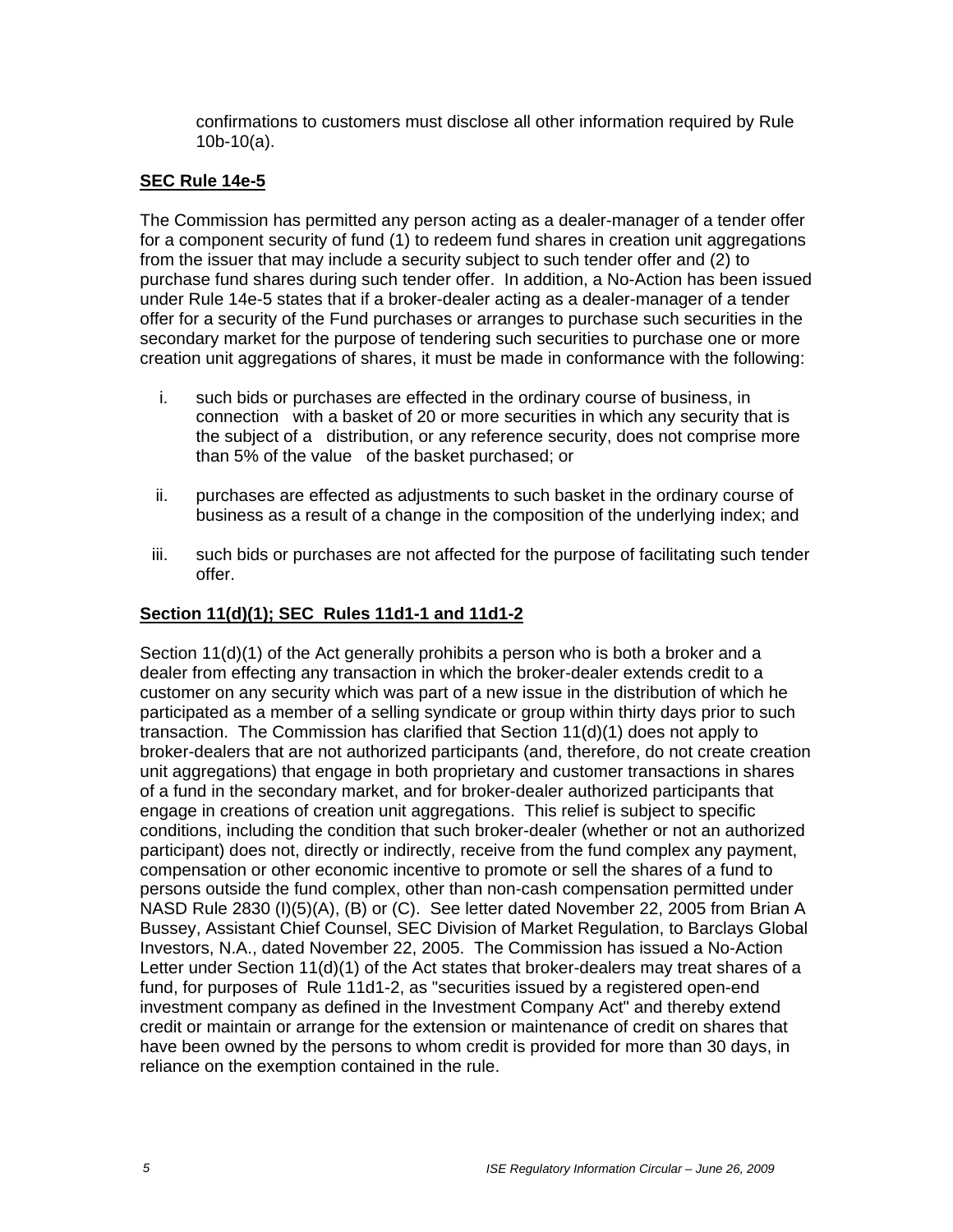#### **SEC Rule 15c1-5 and 15c1-6**

The Commission has issued a No-Action letter with respect to Rule 15c1-5 and Rule 15c1-6 as to the required disclosure of control by a broker or dealer with respect to creations and redemptions of fund shares and secondary market transactions therein.

**This Regulatory Information Circular is not a statutory Prospectus. Equity EAMs should consult the Trust's Registration Statement, SAI, Prospectus and the Fund's website for relevant information.**